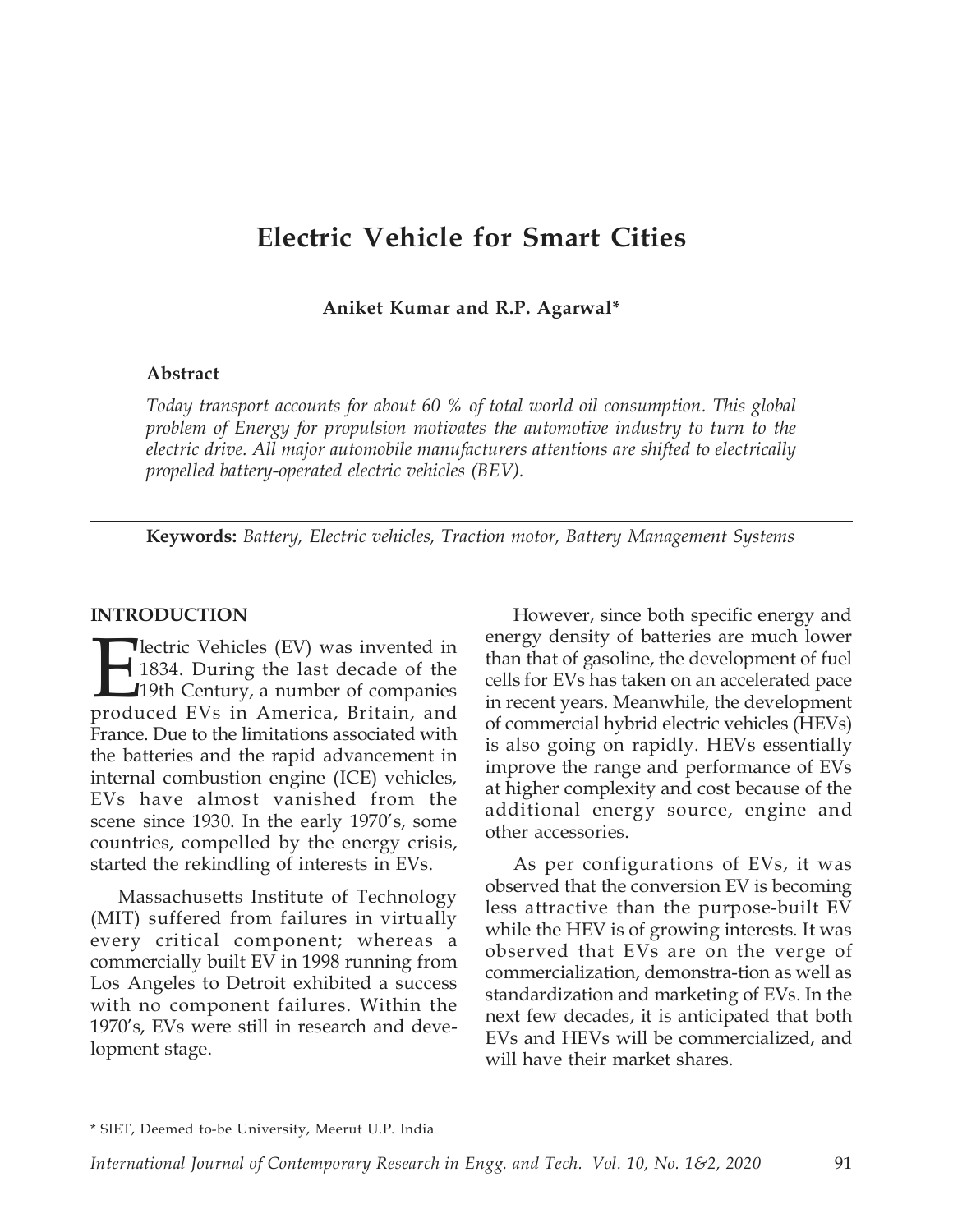## CONFIGURATION OF ELECTRIC VEHICLE

Fig. 1 shows an overview of an electric vehicle indicating all the key components such as battery, electric motor, battery management system, charging port, DC/DC Converter etc. Power Inverter/Controller converts energy from DC to AC to power the electric motor to drive the vehicle. Battery Charger/ Onboard charger receives 230V single phase from mains supply and then converts to DC in order to store in the battery. BMS shown in Fig. 2 acts as a CPU of the vehicle that manages the output power, charging and discharging of the battery. It is used to meet critical features such as voltage, temperature and current monitoring, battery state of charge (SoC) and cell balancing of lithium-ion (Li-ion) batteries.

As shown in Fig. 3, on-board chargers (OBC) allow plug-in hybrid (PHEV) and battery electric vehicles (BEV) to charge



Fig. 1. Electric Vehicle (EV)







Fig. 3. On-board Charger

anywhere there is AC power, not just at charging stations. An AC charger powers the battery through the vehicle's onboard charger.

# POWER INVERTER/CONVERTER

It is a key component in EV, similar to the Engine Management System (EMS) of IC Engine vehicles, that determines driving behavior and supplies proper voltage and current.

The electronic controller commands the power converter by providing control signals to it, and then controls the operation of the electric motor to produce proper torque and speed, as per the command from the driver. The electronic controller is divided into three functional units i.e. sensors, interface circuitry, and Processor. The sensor is used to translate measurable quantities such as current, voltage, temperature, speed, torque, and flux into electric signals through the interface circuitry.

Energy Sources: The energy source are batteries, fuel cells, ultracapacitors, flywheels, and various hybrid systems.

## ELECTRIC MOTORS

The motors used in EVs and HEVs require frequent starts and stops, high rates of acceleration/deceleration, high torque and low-speed hill climbing, low torque and highspeed cruising, and a very wide speed range of operation. Commutator Motors are traditional motors that needs commutators and brushes to feed current into the armature, thus making them less reliable and unsuitable for maintenance-free operation and high speed.

Commutatorless Motors: Induction motors are widely accepted as a commutatorless motor